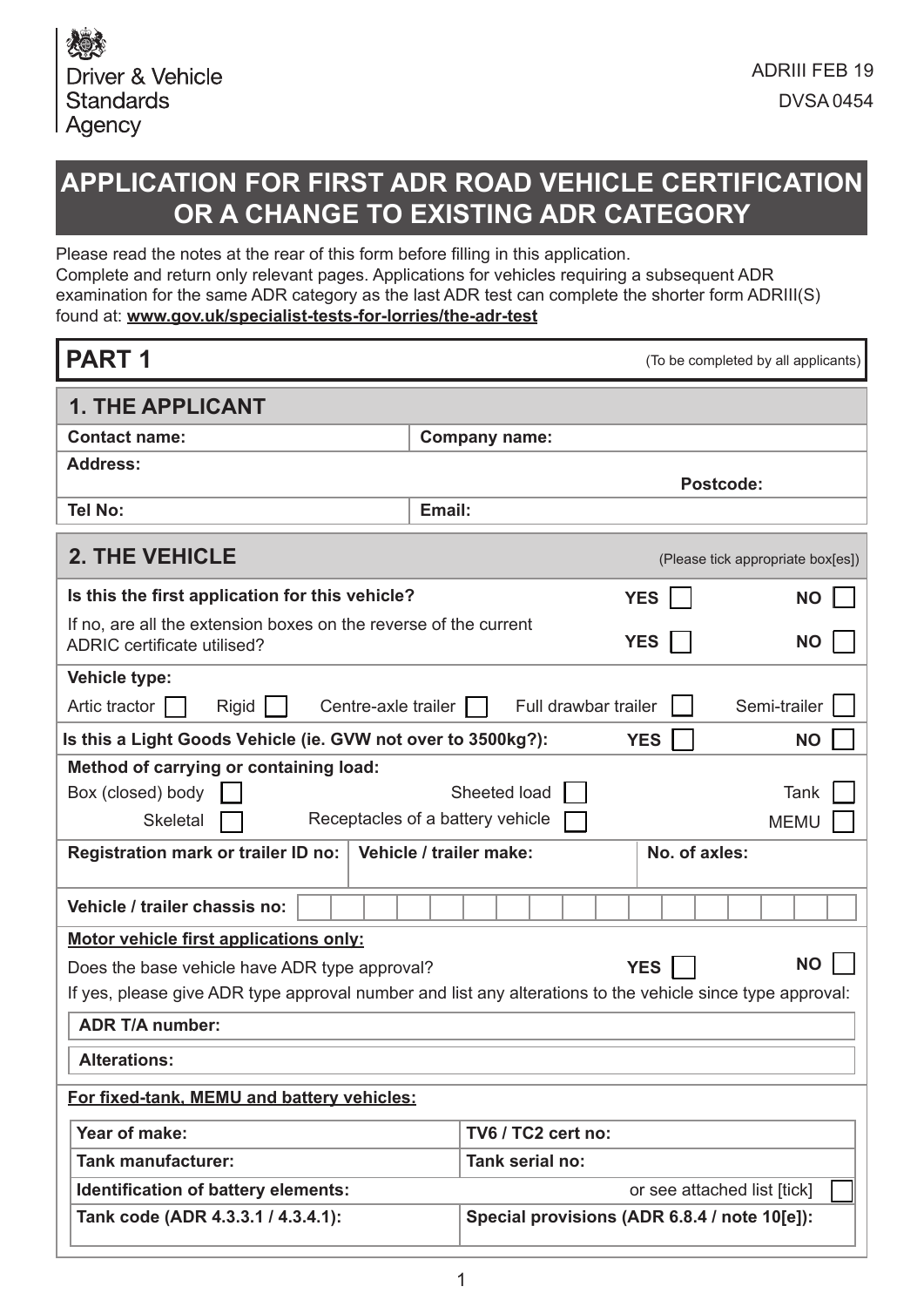### **3. VEHICLE OWNER / OPERATOR** (To be completed by all applicants)

### **Company name:**

#### **Address:**

 **Postcode:**

### **4. THE TEST**

| 1st choice DVSA Stn name:                                                                                                          |  |  |            |           |
|------------------------------------------------------------------------------------------------------------------------------------|--|--|------------|-----------|
| 1st choice ATF / DP name:                                                                                                          |  |  |            |           |
| ATF / DP number: H / P                                                                                                             |  |  |            |           |
| Date / time:                                                                                                                       |  |  |            |           |
| 2nd choice DVSA Stn name:                                                                                                          |  |  |            |           |
| 2nd choice ATF / DP name:                                                                                                          |  |  |            |           |
| ATF / DP number: H / P                                                                                                             |  |  |            |           |
| Date / time:                                                                                                                       |  |  |            |           |
| Do you require DVSA to book an MOT test with this ADR test?                                                                        |  |  |            |           |
| If the MOT is already booked, please tick 'NO'. It may not be possible to link an ADR test to an existing MOT booking, you will    |  |  |            |           |
| be contacted to arrange an alternative test date if appropriate. Only applicable for test at a DVSA site.                          |  |  |            |           |
| MOT and non-technical tests at an ATF must be booked directly with the ATF.                                                        |  |  | <b>YES</b> | <b>NO</b> |
| Do you intend presenting the vehicle / trailer laden with dangerous goods other than UN1202?                                       |  |  |            |           |
| If 'YES', the DVSA test station will arrange a suitable test date and time. (If you are presenting the vehicle / trailer at an ATF |  |  |            |           |
| please check whether vehicles / trailers laden with Dangerous Goods other than UN1202 are accepted). YES                           |  |  |            | <b>NO</b> |

### **5. APPLICANT'S DECLARATION**

| <b>I DECLARE THAT THE INFORMATION GIVEN IN THIS FORM IS CORRECT</b> |                               |  |  |
|---------------------------------------------------------------------|-------------------------------|--|--|
| Signed:                                                             | <b>Name (BLOCK CAPITALS):</b> |  |  |
| <b>Status (eg. Transport Manager):</b>                              | Date:                         |  |  |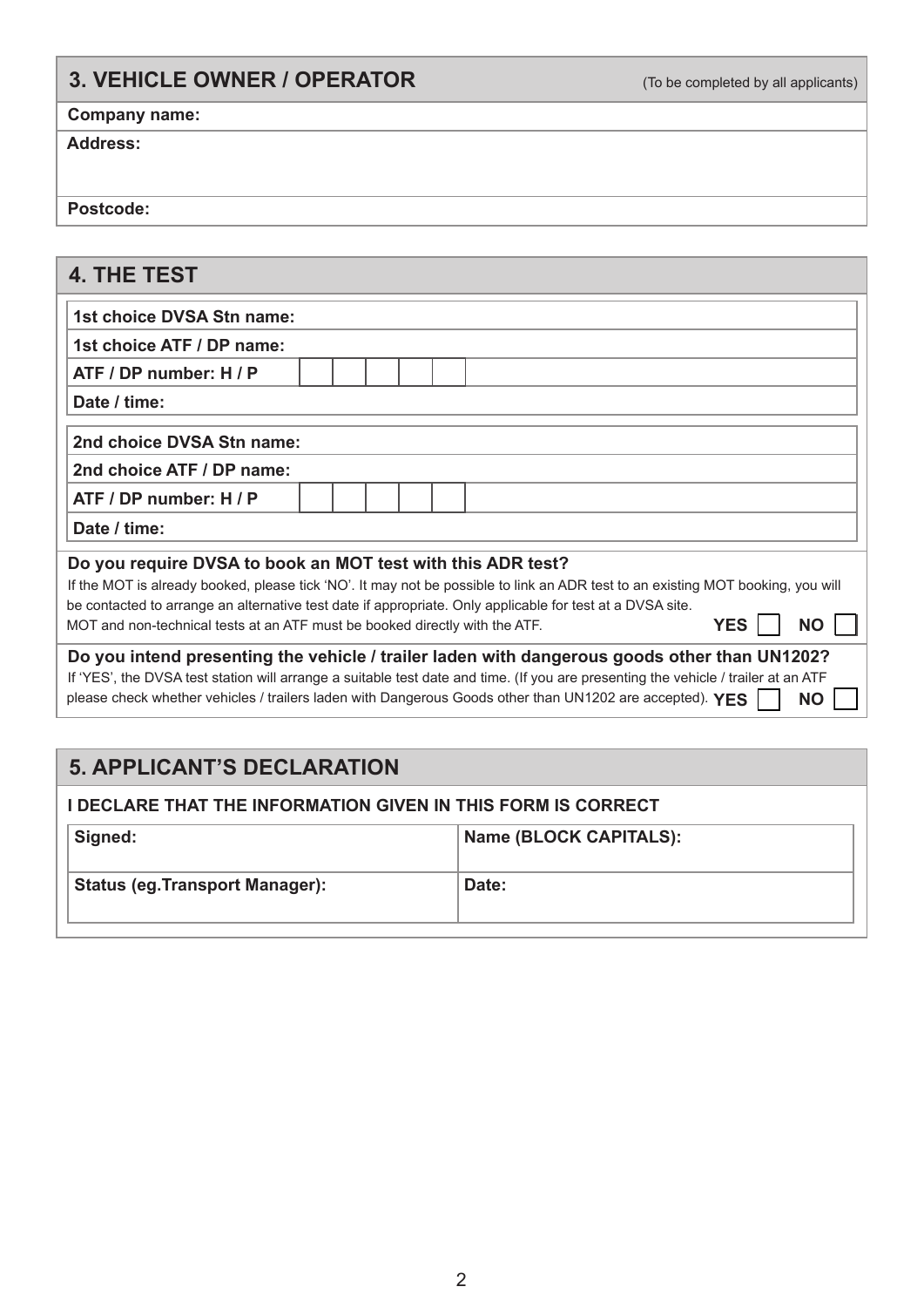### **5. APPLICANT'S DECLARATION (Cont.)**

### **PAYMENT DETAILS**

 Details of the current fees can be found on our website at **www.gov.uk/dvsa** or by telephoning our **Customer Contact Centre** on **0300 123 9000**.

You can pay the application fee by one of the following methods:

- 1. **Cheques / postal orders** payable to the 'Driver and Vehicle Standards Agency' or ('DVSA') and only accepted with postal applications.
- 2. **Credit / debit card** if you choose to pay by this method, then once your application has been received, you will be contacted by email with instructions on how to arrange your card payment.
- 3. **Pre-funded account** if you are a regular user of the scheme this is the quickest method to use. For pre-funded accounts, the signatory on the application must be a delegate authorised to use the account. For more information on setting up a pre-funded account, go to **www.gov.uk/dvsa**.

| How are you paying for this application? (Please tick one box) |  |                                                                                                |  |  |
|----------------------------------------------------------------|--|------------------------------------------------------------------------------------------------|--|--|
| Cheque / Postal Order                                          |  | Payable to 'Driver and Vehicle Standards Agency' or<br>'DVSA' (only with postal applications). |  |  |
| Credit / Debit Card                                            |  | Payment to be made after application is received.                                              |  |  |
| <b>DVSA Pre-funded Account</b>                                 |  | PFA No.                                                                                        |  |  |
|                                                                |  | I hereby authorise the Driver and Vehicle Standards Agency to take the                         |  |  |

I hereby authorise the **Driver and Vehicle Standards Agency** to take the amount stated from my bank / prefunded account in respect of my application.

#### **SIGNATURE DETAILS**

Please sign and print your name if you are either the **card holder or the PFA delegate**. A typed 'signature' is acceptable if sending your form electonically.

| Signature:         | Date: |
|--------------------|-------|
| <b>Print name:</b> |       |

### **ON COMPLETION**

- Please attached your **fully completed** application to the 'Technical Application System' (TAS) available on **www.gov.uk/dvsa**.
- Should you experience problems accessing TAS, please try an alternative web browser.
- For postal applications please send to: **ADR Team, DVSA, Ellipse, Padley Road, Swansea, SA1 8AN.**
- For further information, please email: **enquiries@dvsa.gov.uk** or telephone **DVSA Customer Contact Centre: 0300 123 9000**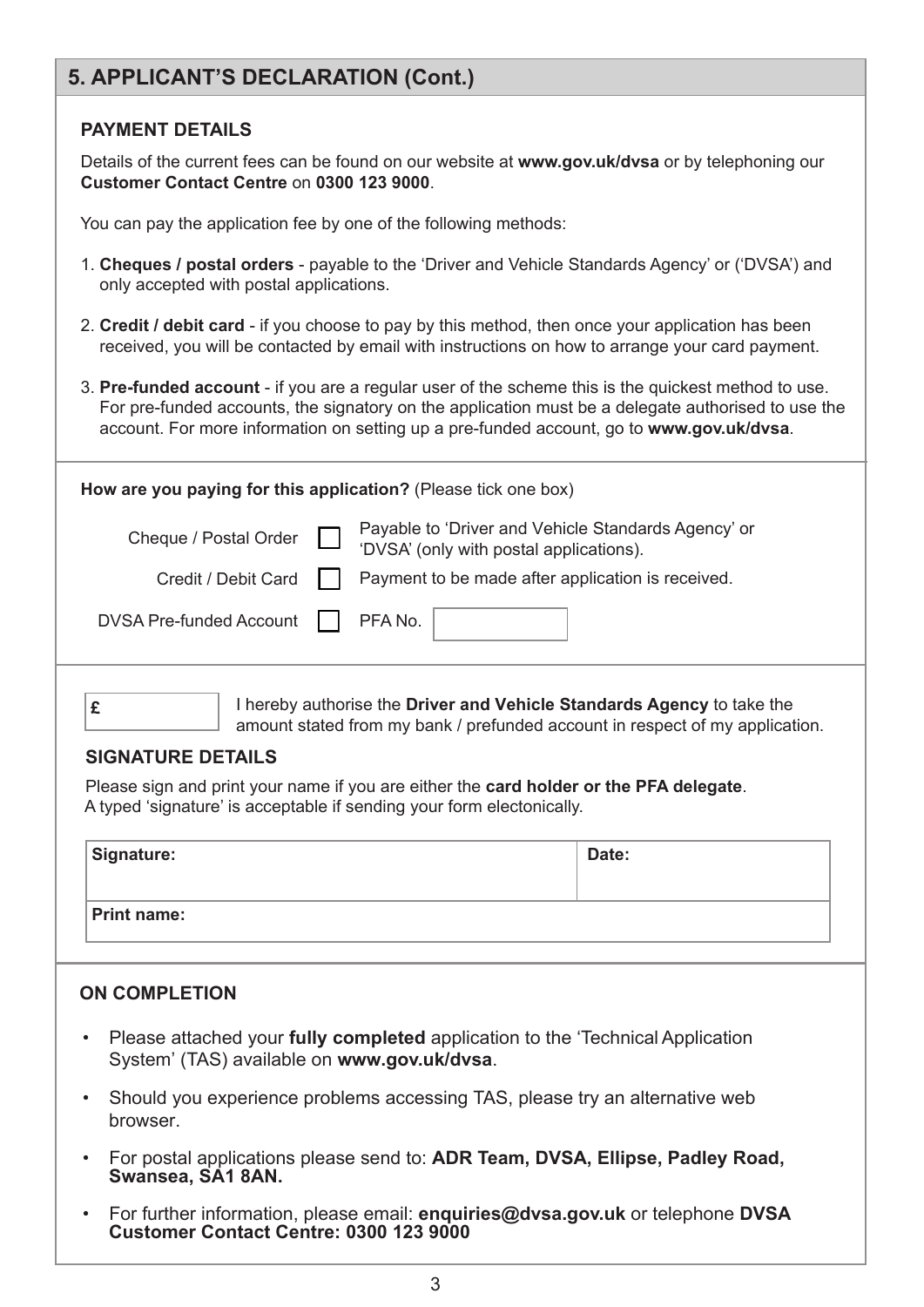| <b>PART 2</b>                                                                                               | (To be completed by all applicants)                                                                                                                                                                                                                                                                                                                                                                                                                                                                                                                                                                                                                                                                                                                                                                                                                                                                                                   |  |  |  |  |
|-------------------------------------------------------------------------------------------------------------|---------------------------------------------------------------------------------------------------------------------------------------------------------------------------------------------------------------------------------------------------------------------------------------------------------------------------------------------------------------------------------------------------------------------------------------------------------------------------------------------------------------------------------------------------------------------------------------------------------------------------------------------------------------------------------------------------------------------------------------------------------------------------------------------------------------------------------------------------------------------------------------------------------------------------------------|--|--|--|--|
|                                                                                                             | <b>6. ADR CATEGORY FOR WHICH CERTIFICATION IS REQUIRED</b><br>(please tick appropriate box[es])                                                                                                                                                                                                                                                                                                                                                                                                                                                                                                                                                                                                                                                                                                                                                                                                                                       |  |  |  |  |
|                                                                                                             | Type EX / II - For closed bodied or sheeted vehicles intended for the carriage of class 1 explosive<br>substances and articles.                                                                                                                                                                                                                                                                                                                                                                                                                                                                                                                                                                                                                                                                                                                                                                                                       |  |  |  |  |
|                                                                                                             | Type EX / III - For vehicles with a closed, solidly constructed body which is made of not readily<br>flammable materials intended for the carriage of class 1 explosive substances<br>and articles.                                                                                                                                                                                                                                                                                                                                                                                                                                                                                                                                                                                                                                                                                                                                   |  |  |  |  |
|                                                                                                             | Type MEMU - Mobile explosives manufacturing unit - a unit, or a vehicle mounted with a unit, for<br>manufacturing and charging explosives from dangerous goods that are not explosives.                                                                                                                                                                                                                                                                                                                                                                                                                                                                                                                                                                                                                                                                                                                                               |  |  |  |  |
|                                                                                                             | If MEMU, do any of the tanks have capacity of 1000 litres or more?<br><b>YES</b><br><b>NO</b>                                                                                                                                                                                                                                                                                                                                                                                                                                                                                                                                                                                                                                                                                                                                                                                                                                         |  |  |  |  |
|                                                                                                             | For EXII and EXIII explosives vehicles:<br>Do you intend carrying goods of compatibility group J?<br><b>YES</b><br><b>NO</b>                                                                                                                                                                                                                                                                                                                                                                                                                                                                                                                                                                                                                                                                                                                                                                                                          |  |  |  |  |
| For EXIII explosive vehicles:                                                                               | Do you intend carrying UN0331 or UN0332 in tank / tank containers? YES  <br><b>NO</b>                                                                                                                                                                                                                                                                                                                                                                                                                                                                                                                                                                                                                                                                                                                                                                                                                                                 |  |  |  |  |
| Type FL -                                                                                                   | For vehicles intended for the carriage of liquids with a flash point of not more than 60 $\degree$ C*<br>or flammable gases in tank containers, portable tanks or MEGCs of more than 3000<br>litres capacity, fixed tanks or demountable tanks of more than 1000 litres capacity and<br>for battery vehicle of more than 1000 litres capacity intended for the carriage of<br>flammable gases, or for vehicles intended for the carriage of hydrogen peroxide,<br>stabilised or hydrogen peroxide aqueous solution stabilised with more than 60%<br>hydrogen peroxide (Class 5.1 UN No 2015) in tank containers or portable tanks of more<br>than 3000 litres capacity, or fixed tanks or demountable tanks of more than 1000 litres<br>capacity.<br>*excluding diesel fuel complying with standard EN590:2013 + AC:2014, gas oil and heating oil (light) UN<br>1202 with a flash point as specified in standard EN590:2013 + AC:2014 |  |  |  |  |
| Type AT -                                                                                                   | For vehicles other than those of type FL intended for the carriage of dangerous<br>goods in tank containers, portable tanks or MEGCs of more than 3000 litres capacity,<br>fixed tanks or demountable tanks of more than 1000 litres capacity and for battery<br>vehicles of more than 1000 litres capacity other than those of type FL.                                                                                                                                                                                                                                                                                                                                                                                                                                                                                                                                                                                              |  |  |  |  |
| For all tank and battery vehicles:                                                                          |                                                                                                                                                                                                                                                                                                                                                                                                                                                                                                                                                                                                                                                                                                                                                                                                                                                                                                                                       |  |  |  |  |
| Do you intend carrying:                                                                                     | a) Hydrogen (UN1966)?<br><b>YES</b><br><b>NO</b>                                                                                                                                                                                                                                                                                                                                                                                                                                                                                                                                                                                                                                                                                                                                                                                                                                                                                      |  |  |  |  |
|                                                                                                             | b) Carbon Disulphide (UN1131)?<br><b>YES</b><br><b>NO</b><br>Is the tank made of reinforced plastic?<br><b>YES</b><br><b>NO</b>                                                                                                                                                                                                                                                                                                                                                                                                                                                                                                                                                                                                                                                                                                                                                                                                       |  |  |  |  |
| <b>NOTE:</b><br>"Demountable tanks" - tanks which cannot be removed from the carrying vehicles when loaded. |                                                                                                                                                                                                                                                                                                                                                                                                                                                                                                                                                                                                                                                                                                                                                                                                                                                                                                                                       |  |  |  |  |

*"Tank containers" and "portable tanks" -* tanks which are designed to be removed from the carrying vehicle when loaded for transfer to another vehicle or mode of transport.

*"Battery vehicles" -* vehicles which carry an assembly of receptacles interconnected by a manifold and permanently mounted to the vehicle.

*"MEGCs" (Multiple element gas containers) -* units containing a battery of elements linked together by a manifold and mounted on a frame which can be removed from the vehicle when loaded.

*"MEMU" -* A full defnition is contained in 1.2.1 of ADR International Accord.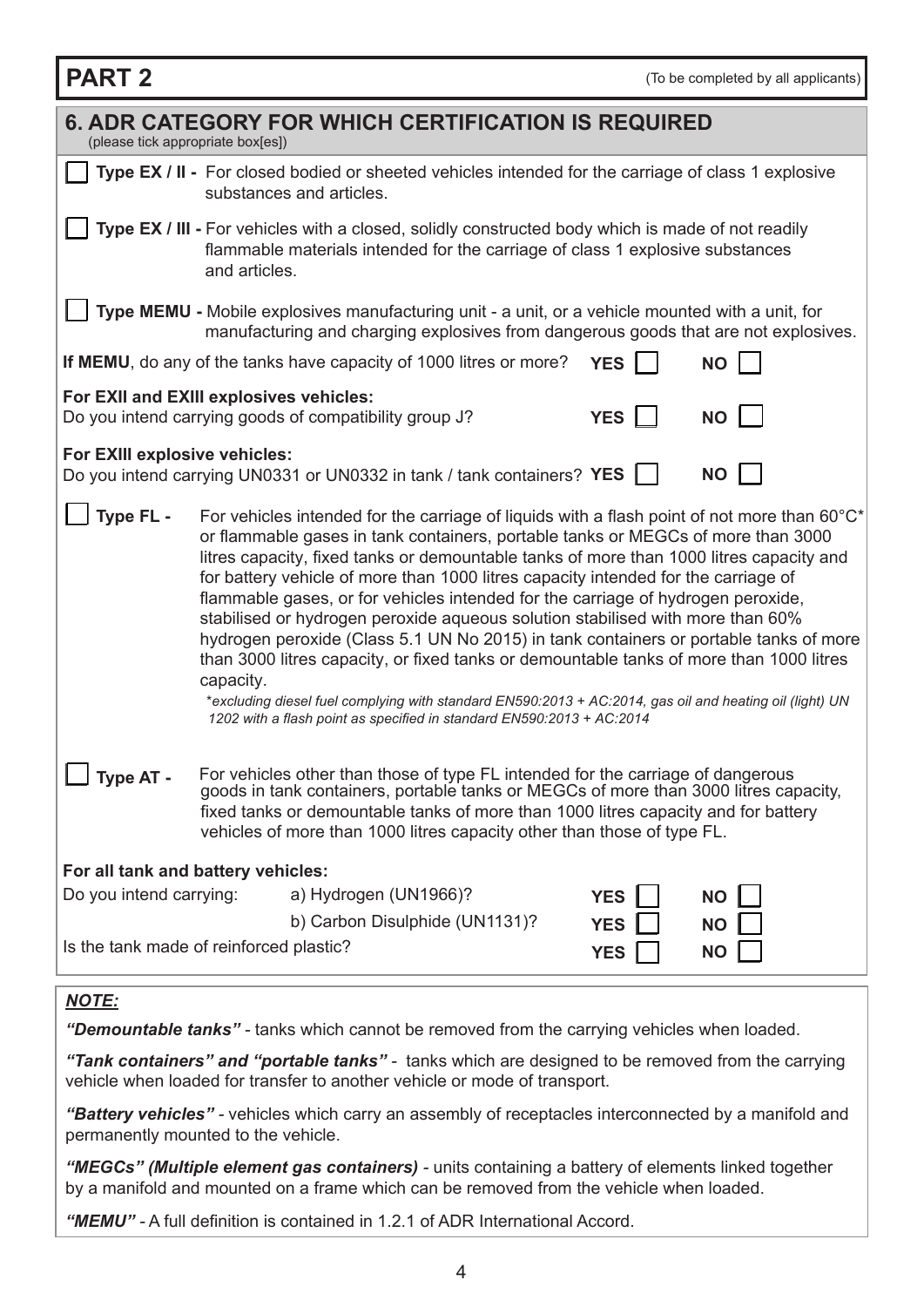### **7. DOCUMENTATION**

The following documentation and / or declarations are required with the application. Failure to provide these could delay the application. (NOTE: Brake, combustion heater and master switch control declarations are not required for ADR Type-Approved motor vehicles unless these systems have been modified after type-approval).

**TYPE EX / II -** If applicable, sheet declaration(s). Combustion heater declaration. See parts 5 and 8. For vehicles first used after 31/3/2018, brake declaration see part 3.

**TYPE EX / III -** Brake, body, combustion heater and master switch control declarations. See parts 3, 7,8 and 10. For tanks and stability declaration, see part 9.

**TYPE MEMU -** Brake, tank approval certificates, explosive compartment, combustion heater, proof of stability, master switch control declaration. See parts 3, 4, 7, 8, 9 and 10.

**TYPE FL** - Brake declarations, tank approval certificates etc. and combustion heater declaration. Proof of stability. Master switch control declaration. If applicable, gas powered vehicle declaration. See parts 3, 4, 6, 7, 8, 9 and 10.

**TYPE AT -** Brake declarations and tank approval certificates etc. Combustion heater declaration. Proof of stability. If applicable, gas powered vehicle declaration. See parts 3, 4, 6, 8 and 9.

**Tanks – all categories -** Tank type approval certificate (TC1). Initial inspection certificate. Original initial inspection certificates issued by a foreign Authorised inspection body (AIB) are to be presented at time of test.

**Tanks constructed from aluminium** – Radiographic report. **Tanks constructed from steel** – Copy of the manufacturer's tank plate.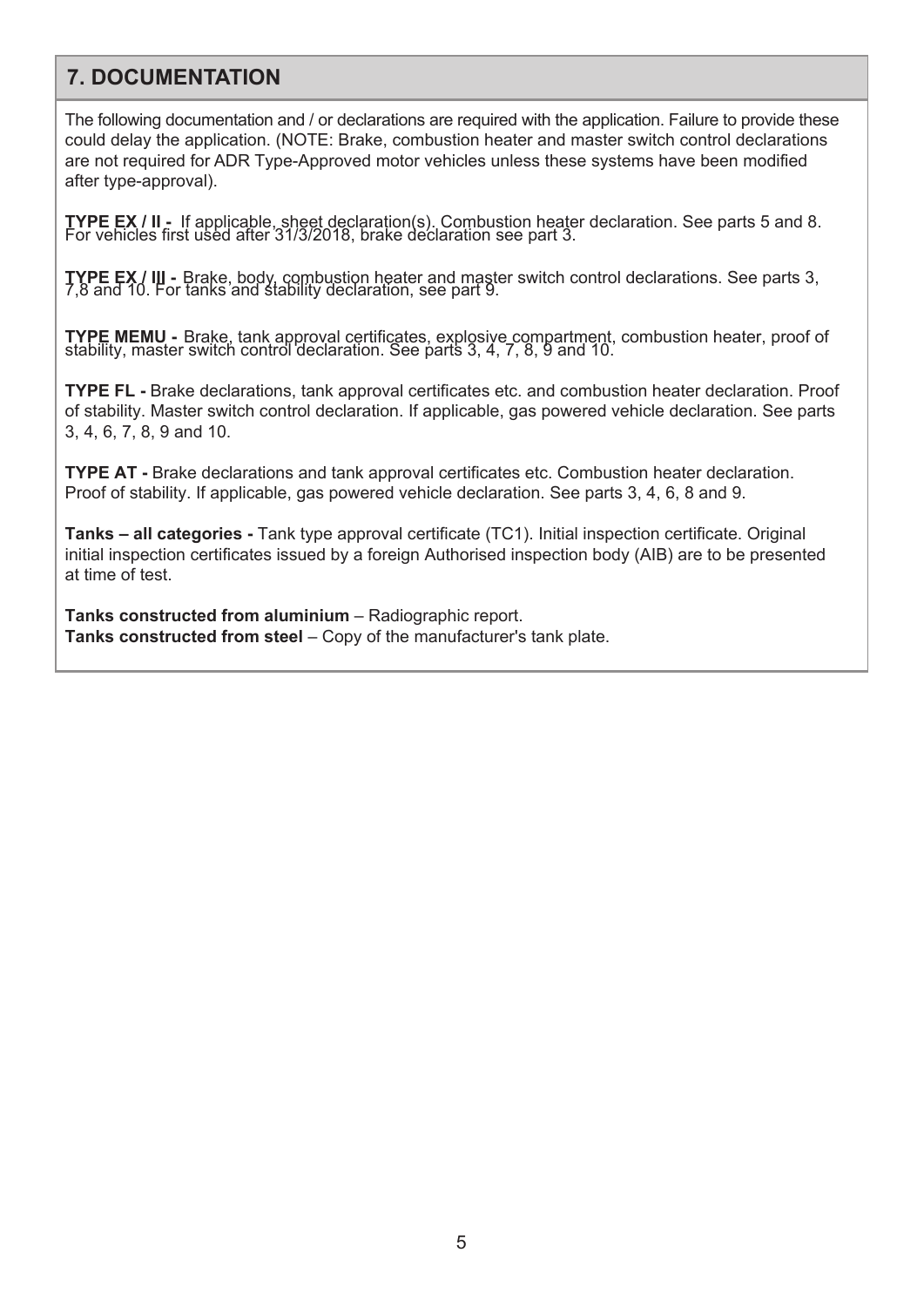### **8. BRAKING REQUIREMENTS**

#### • **FOR TYPEEX/III,FL, ATAND MEMU VEHICLES FIRST USED PRIOR TO 01/04/2018**

A brake declaration completed by the manufacturer will be required for certain vehicles which do not comply with ADR type approval at the time of first application for ADR inspection. Those vehicles are:

- **a)** a motor vehicle with a design gross vehicle weight exceeding 16 tonnes.
- **b)** a motor vehicle authorised to draw a full drawbar trailer exceeding 10 tonnes design gross vehicle weight, or a centre-axle or semi-trailer exceeding 10 tonnes design total axle weight.
- **c)** a full drawbar trailer exceeding 10 tonnes design gross vehicle weight, or a centre-axle or semi-trailer exceeding 10 tonnes design total axle weight.

### • **FOR ALL ADR VEHICLE TYPES FIRST USED ON OR AFTER 01/04/2018**

A brake declaration completed by the manufacturer will be required for certain vehicles which do not comply with ADR type approval at the time of first application for ADR inspection. Those vehicles are:

- **d)** a motor vehicle (including vehicles not exceeding 3.5 tonnes Gross Vehicle Weight)
- **e)** a full drawbar trailer exceeding 3.5 tonnes design gross vehicle weight, or a centre-axle or semi-trailer with a design total axle weight exceeding 3.5 tonnes.

#### **DECLARATION - to be completed by manufacturer\***

**\*NB:** Dealer declarations are not acceptable.

*NOTE: A separate declaration from the manufacturer is acceptable provided it clearly relates to the vehicle.*

**I declare that**:

- In the case of a motor vehicle referred to in **(a), (b)** or **(d)** above the vehicle is equipped with an antilock braking system of category 1 according to ECE Regulation No 13 Annex 13 or to Directive 71/320/FFC.
- In addition for a motor vehicle referred to in (a) or (b) above, or in d) above within the weight categories in (a) or (b) above, is equipped with an endurance braking system (retarder) of type IIA that fulfils the requirements of ECE Regulation No 13 Annex 5 with a laden vehicle mass comprising the laden mass of the motor vehicle and its authorised maximum towed mass but not exceeding a total of 44 tonnes.
- In the case of a trailer referred to in **(c) or (e)** above the trailer is equipped with an antilock braking system of a category A according to ECE Regulation No 13 Annex 13 or to Directive 71/320 EEC.

| Signed:  | Name (BLOCK CAPITALS): |       |  |
|----------|------------------------|-------|--|
| Company: | <b>Status:</b>         | Date: |  |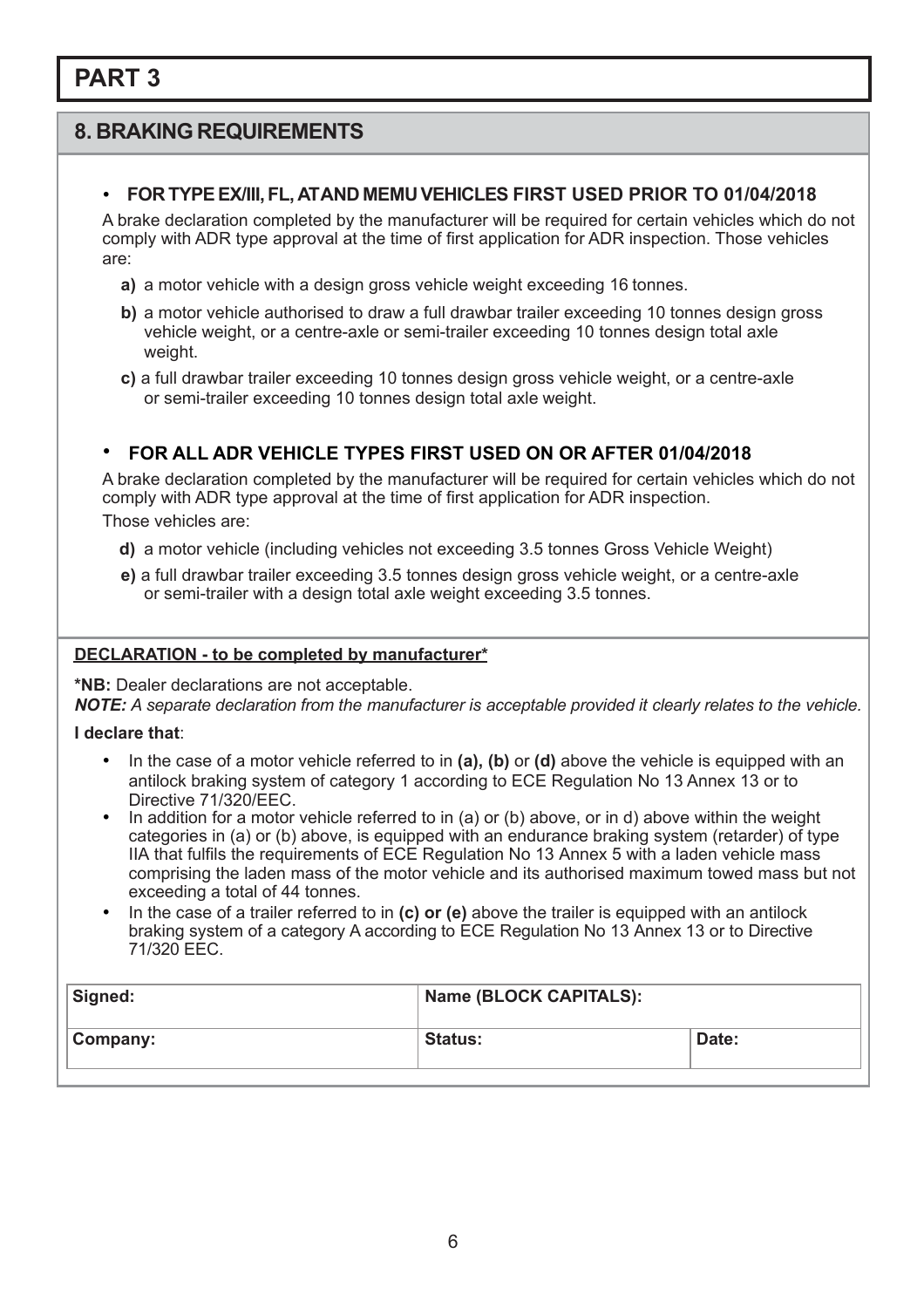The following declaration will be required from the owner for every ADR application relating to the types of vehicle referred to above which are or which have previously been subject to a manufacturer's brake declaration or type approval:

#### **DECLARATION - to be completed by owner / supplying dealer**

I declare that no repairs or alterations have been carried out which will invalidate the manufacturer's declaration or the vehicle ADR type approval which would affect the performance of either:

- $\blacktriangleright$  the antilock braking system, or
- $\blacktriangleright$  the endurance braking system

#### **For motor vehicles only:**

| $kg$ ; the design gross train weight is | kg    |
|-----------------------------------------|-------|
| <b>Name (BLOCK CAPITALS):</b>           |       |
| <b>Status:</b>                          | Date: |
|                                         |       |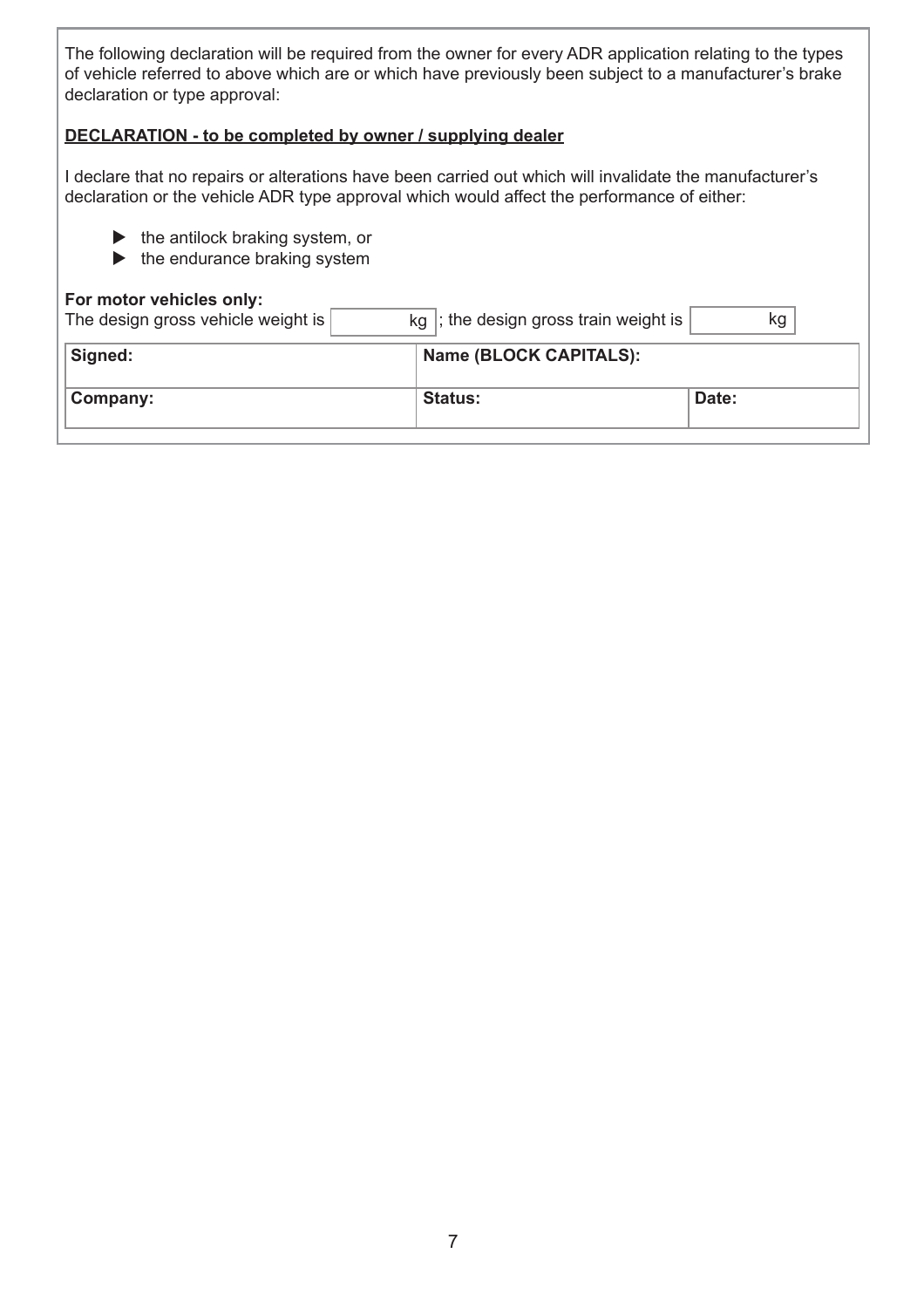### **9. TANK CERTIFICATES, ETC (TANK, MEMU AND BATTERY VEHICLES ONLY)**

The applicant must normally provide the following with the application (copies are acceptable, but originals must be produced on the day of the test):

- $\blacktriangleright$  Tank Product List (first application only unless list has changed)
- TC2 or TV6 Tank Initial Approval Certificate Number:
- ▶ TC3 or TV8 Tank Periodical Test Certificate Number:
- $\blacktriangleright$  Water Weight Test Certificate Number\*: \*Applicable for MEMU vehicles carrying solids / granular /gelatinous substances that cannot be issued with a TC2 /TC3
- ▶ Tank Lining Annual Condition Certificate (only applicable if carrying Bromine)
- $\triangleright$  Schedule of battery-elements if not listed at part 1 item 2 (battery-vehicles first application only)
- $\blacktriangleright$  The following have not yet been issued but will be produced on the day of test: (see note 10)

### **PART 5**

### **10. SHEET DECLARATION FOR TYPE EX/II SHEETED VEHICLES**

#### **To be completed by the vehicle or sheet manufacturer or supplier.**

*NOTE: A separate declaration from the vehicle or sheet manufacturer or supplier is acceptable provided it clearly relates to the vehicle.*

I declare that the sheet manufactured or supplied by  $\vert$  and if applicable and if applicable marked with the following identification feature: **is mateured in the set of the set of the set of the set of the set of the set of the set of the set of the set of the set of the set of the set of the set of the set of th** 

impermeable material and not readily flammable as proven by testing to the B1 level in standard DIN 4102 or equivalent: BS5438, BS7837 or DIN 75200 are acceptable, as is a burn rate not over 100mm / min as tested according to ISO 3795:1989.

| Signed:  | Name (BLOCK CAPITALS): |       |  |
|----------|------------------------|-------|--|
| Company: | <b>Status:</b>         | Date: |  |

#### **DECLARATION - to be completed by owner / operator**

I declare that the sheet used is the same as last year and has not been replaced or modifed in such a manner as to invalidate the original vehicle or sheet manufacturer's or supplier's declaration. If the sheet has been changed please obtain the declaration above from the vehicle or sheet manufacturer or supplier.

| Signed:  | Name (BLOCK CAPITALS): |       |  |
|----------|------------------------|-------|--|
| Company: | <b>Status:</b>         | Date: |  |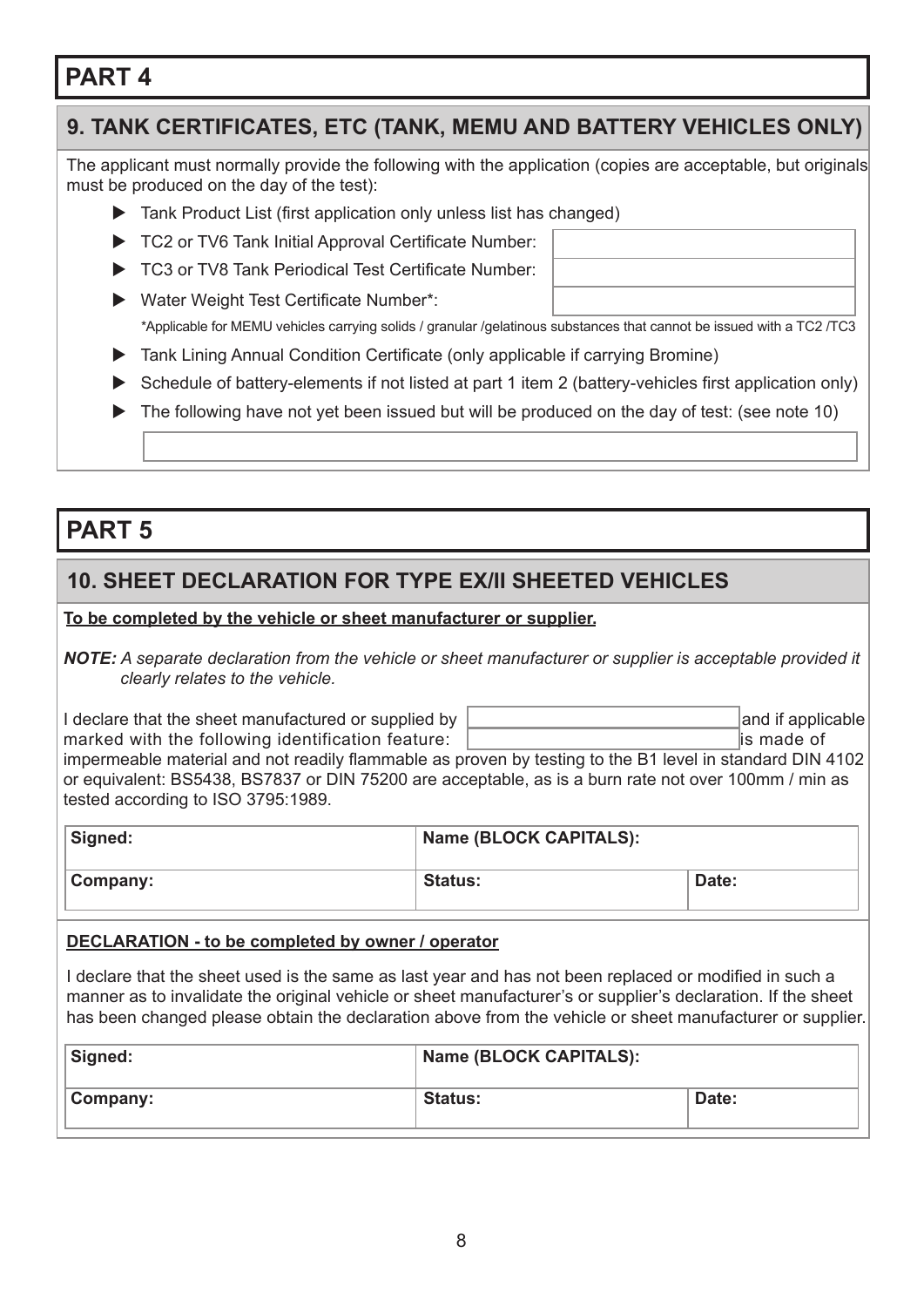### **11. GAS-POWERED VEHICLE DECLARATION**

#### **• FOR ALL FL OR AT GAS POWERED VEHICLES FIRST USED AFTER 31 MARCH 2018**.

A Declaration completed by the manufacturer will be required at the time of first application for ADR inspection.

#### **DECLARATION - to be completed by manufacturer\***

**\*NB:** Dealer declarations are not acceptable.

*NOTE 1: A separate declaration from the manufacturer is acceptable provided it is clearly related to the vehicle.*

**NOTE 2:** *ADR 9.2.4.4 prohibits EX/II, EX/III and MEMU vehicles from being powered by gaseous fuels* 

I declare that in the case of a vehicle powered by CNG or LNG that the specific components for CNG or LNG are approved according to ECE Regulation no 110 and meet the provision of 9.2.2 of the ADR 2017 accord or later editions. The installation on the vehicle meets the technical requirements of 9.2.2 of ADR 2017 or later and the provision of ECE Regulation no 110,

or

I declare that in the case of a vehicle powered by LPG that the specific components for LPG are approved according to ECE Regulation no 67 and meet the provision of 9.2.2 of the ADR 2017 accord or later editions. The installation on the vehicle meets the technical requirements of 9.2.2 of ADR 2017 or later and the provision of ECE Regulation no 67.

| Signed:  | Name (BLOCK CAPITALS): |       |
|----------|------------------------|-------|
| Company: | <b>Status:</b>         | Date: |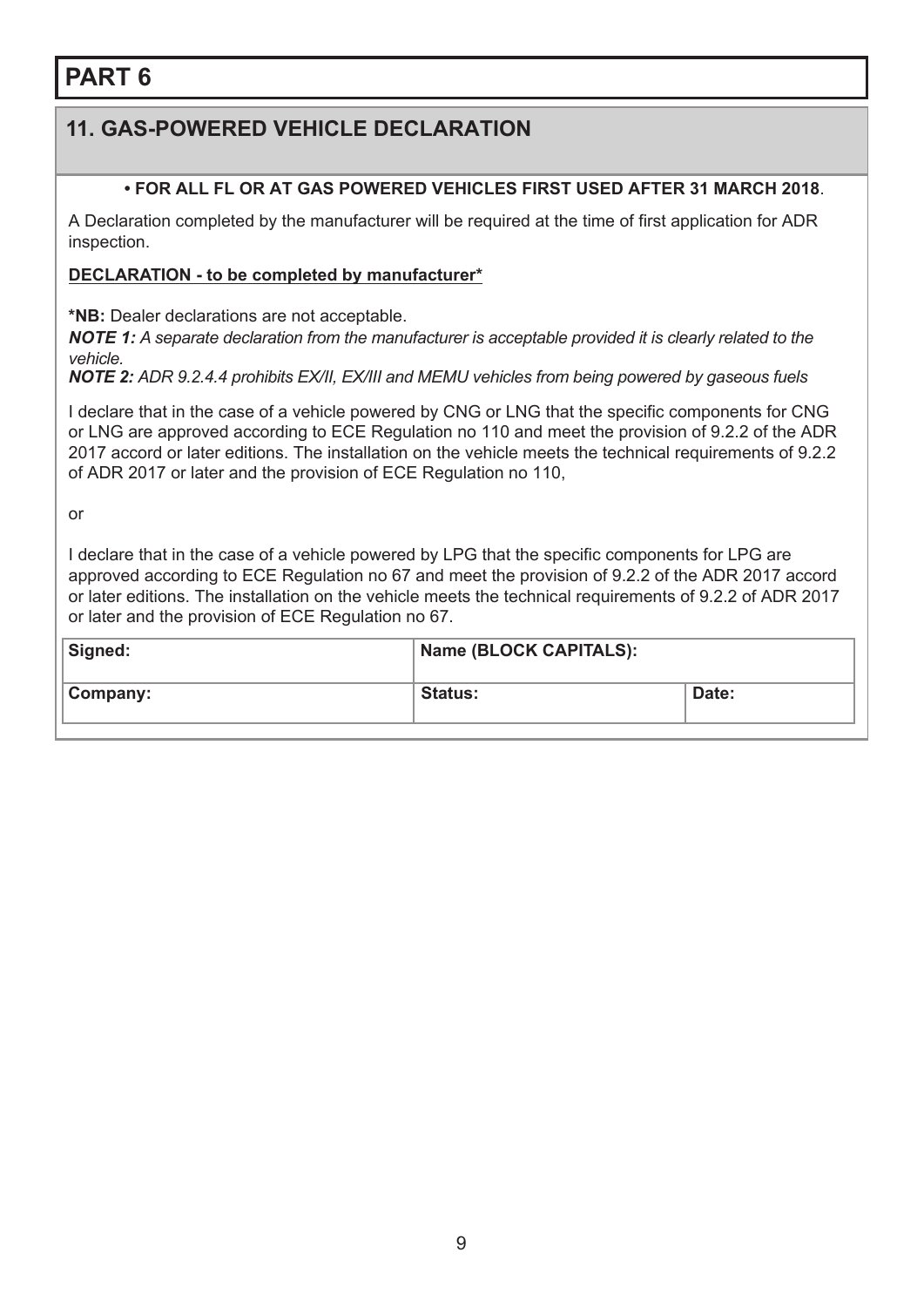### **12. BODY DECLARATION FOR TYPE EX/III AND MEMU VEHICLES**

A declaration completed by the manufacturer will be required at the time of first application for ADR inspection.

### **DECLARATION - to be completed by manufacturer / body builder or supplier**

*NOTE: A separate declaration from the manufacturer is acceptable provided it clearly relates to the vehicle.*

I declare that in the case of a Type EX/III motor vehicle or trailer frst used prior to 1 July 2005:

- $\blacktriangleright$  The body is solidly constructed of not readily flammable materials and the materials used for the lining are incapable of producing sparks.
- $\blacktriangleright$  The insulating and heat resisting properties of the body are at least equivalent to those of a partition consisting of a metal outer wall lined with a layer of fre proofed wood 10mm thick, or the body is of a construction which ensure no flame penetration of the wall or hot spots of more than 120ºC on the inner wall surface will occur within 15 minutes from the start of a fre likely to occur from the operation of the vehicle.
- $\triangleright$  No materials have been used in the construction of the body which would be likely to form dangerous compounds with the substances carried.

I declare that in the case of an EX/III motor vehicle or trailer frst used on or after 1 July 2005:

- $\blacktriangleright$  The materials used for the lining are incapable of producing sparks.
- $\blacktriangleright$  The materials used for the body and its lining are made from heat and flame resistant materials at least 10 mm thick and which comply with classification  $B-S<sub>3</sub> - d<sub>2</sub>$  of EN 13501-1:2002.
- $\triangleright$  No materials have been used in the construction of the body which would be likely to form dangerous compounds with the substances carried.

I declare that in the case of a MEMU vehicle or trailer of any age:

 $\blacktriangleright$  Where the construction of the special explosive compartment includes metal it is lined with heat and flame resistant material which comply with classification B-S<sub>3</sub>-d<sub>2</sub> of EN 13501-1:2002.

| Signed:  | <b>Name (BLOCK CAPITALS):</b> |       |  |
|----------|-------------------------------|-------|--|
| Company: | <b>Status:</b>                | Date: |  |

The following declaration will be required from the owner for every ADR application relating to a type EX/III or MEMU vehicle or trailer:

#### **DECLARATION - to be completed by owner / supplying dealer**

I declare that no repairs, modifcations or painting of the body or MEMU special explosives compartment have been carried out in such a manner as to invalidate the manufacturer's declaration.

| Signed:  | Name (BLOCK CAPITALS): |       |
|----------|------------------------|-------|
| Company: | <b>Status:</b>         | Date: |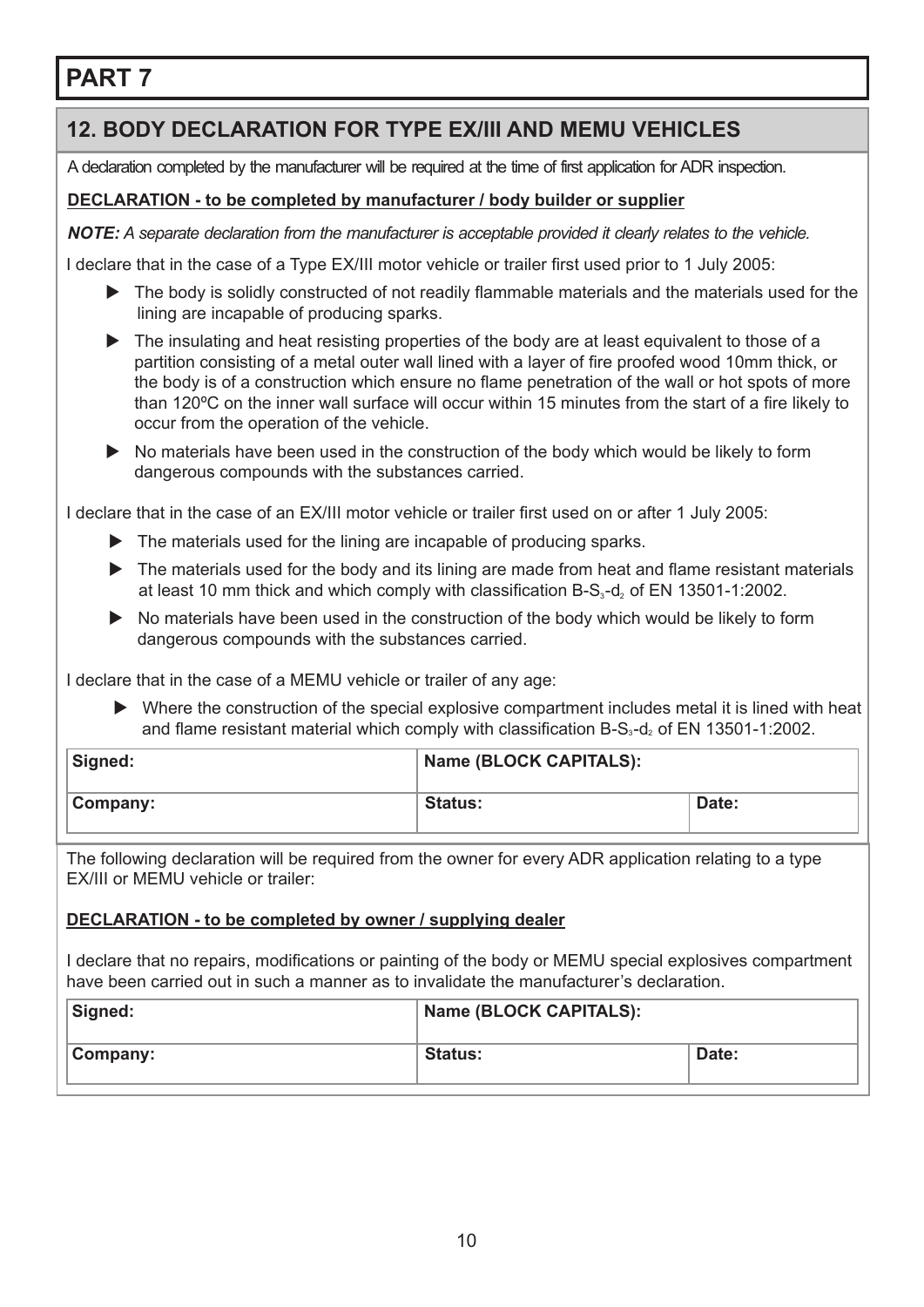### **13. COMBUSTION HEATER DECLARATION**

(applicable to all ADR vehicles with a Combustion Heater fitted)

A declaration will be required at the time of frst application for ADR inspection for vehicles identifed above which are not subject to ADR Type Approval or which have had the combustion heater system modifed after Type Approval.

#### **DECLARATION - to be completed by vehicle or combustion heater manufacturer or installer**

*NOTE 1: A separate declaration is acceptable provided it clearly relates to the vehicle.*

#### **NOTE 2***:* The scope of this declaration does not include ADR specific control system functions which may *be modified by others to comply with ECE Regulation 122*

I declare that the combustion heater and its basic installation is in accordance with the relevant technical requirements of Directive 2001/56 as amended. Additionally for a type FL motor vehicle I declare that the heat exchanger of the combustion heater is resistant to the reduced after-running cycle of 40 seconds for the time of its normal use.

| Signed:  | <b>Name (BLOCK CAPITALS):</b> |       |
|----------|-------------------------------|-------|
| Company: | <b>Status:</b>                | Date: |

# **PART 9**

### **14. DECLARATION OF STABILITY**

A declaration completed by the manufacturer is required at the time of frst application for inspection for vehicles in the categories below:

for type FL or AT tank vehicles with a capacity over 3m<sup>3</sup> and with a test pressure less than 4 bar first used after 30 June 2004

#### **DECLARATION - to be completed by the tanker manufacturer**

I declare that the tank stability of this tank-vehicle has been assessed against the technical requirements of ECE Regulation 111 either by physical test or calculation and complies with those requirements.

for MEMU vehicles of any capacity or for EXIII tank vehicles / trailers with a capacity over  $3m<sup>3</sup>$ 

#### **DECLARATION - to be completed by the MEMU manufacturer**

I declare that the ground contact width of the vehicle axles exceeds 90% of the centre of gravity height of the fully laden vehicle and equipment.

| Signed:  | Name (BLOCK CAPITALS): |       |
|----------|------------------------|-------|
| Company: | <b>Status:</b>         | Date: |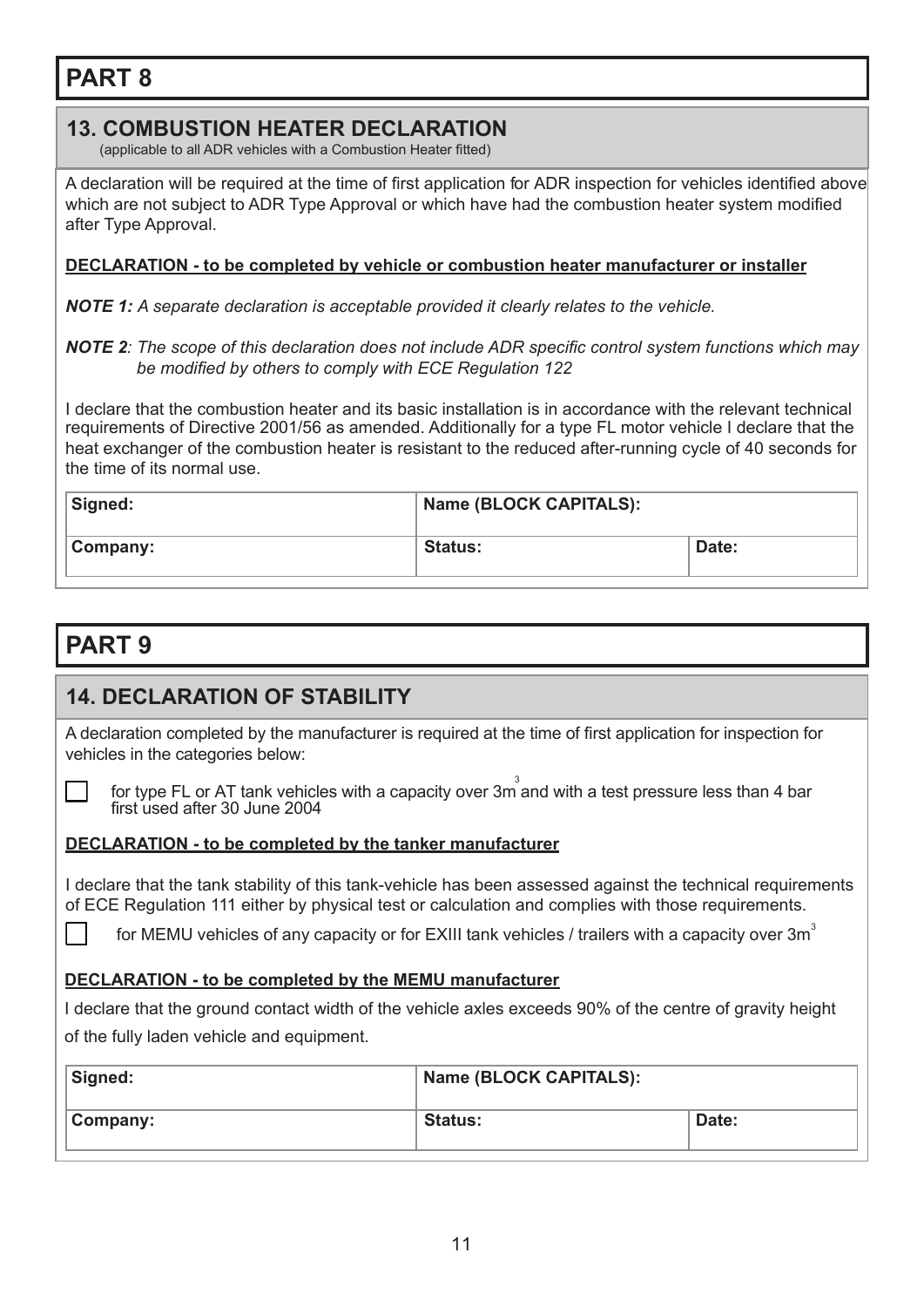### **15. DECLARATION OF SUITABLITY OF BATTERY MASTER SWITCH CONTROLS**

(applicable to EX/III, FL and MEMU motor vehicles frst used after 30 June 2005 with electrically operated battery master switch controls)

A declaration completed by the manufacturer is required at the time of frst application for inspection for type EX/III, FL and MEMU motor vehicles identifed above which are not subject to ADR type-approval or where master switch control systems have been modifed after Type Approval.

#### **DECLARATION - to be completed by the vehicle manufacturer or converter**

I declare that the control system for the battery master switch complies with ADR section 9.2.2.5.

| Signed:  | Name (BLOCK CAPITALS): |       |
|----------|------------------------|-------|
| Company: | <b>Status:</b>         | Date: |

# **PART 11**

### **16. HIGH VOLTAGE EQUIPMENT DECLARATION**

#### • **FOR ALL EX/II, EX/III AND MEMU VEHICLES WITH HIGH VOLTAGE ELECTRICAL EQUIPMENT OR XENON HEADLAMPS FIRST USED AFTER 31 MARCH 2018**

A Declaration completed by the manufacturer will be required at the time of first application for ADR inspection.

#### **DECLARATION – to be completed by manufacturer.**

**\*NB** Dealer declarations are not acceptable.

**NOTE 1**: A separate declaration from the manufacturer is acceptable provided it clearly relates to the vehicle.

I declare that in the case of a vehicle fitted with electrical equipment with a voltage exceeding 25V AC or 60V DC, or where Xenon headlamps are fitted, the requirements of 9.2.2.7 of the ADR Accord 2017 or later are complied with.

| Signed:  | <b>Name (BLOCK CAPITALS):</b> |       |
|----------|-------------------------------|-------|
| Company: | <b>Status:</b>                | Date: |

## **PART 12**

| <b>17. TANK REPAIRS AND MODIFICATIONS</b>                                                                                                                                                           |            |    |
|-----------------------------------------------------------------------------------------------------------------------------------------------------------------------------------------------------|------------|----|
| For all tank and battery vehicles, have any repairs or alterations or<br>damage likely to affect their safety occurred to the tank or battery or their<br>equipment since the last ADR examination? | <b>YES</b> | NΟ |
| If yes, is a Certificate of Exceptional Examination carried out under ADR<br>6.8.2.4.4. after the repairs, alteration or damage available on the VCA<br>tank database?                              | <b>YES</b> | ΝO |
| If applicable, which Department for Transport Appointed Inspection<br>Body issued the Certificate of Exceptional Examination?                                                                       |            |    |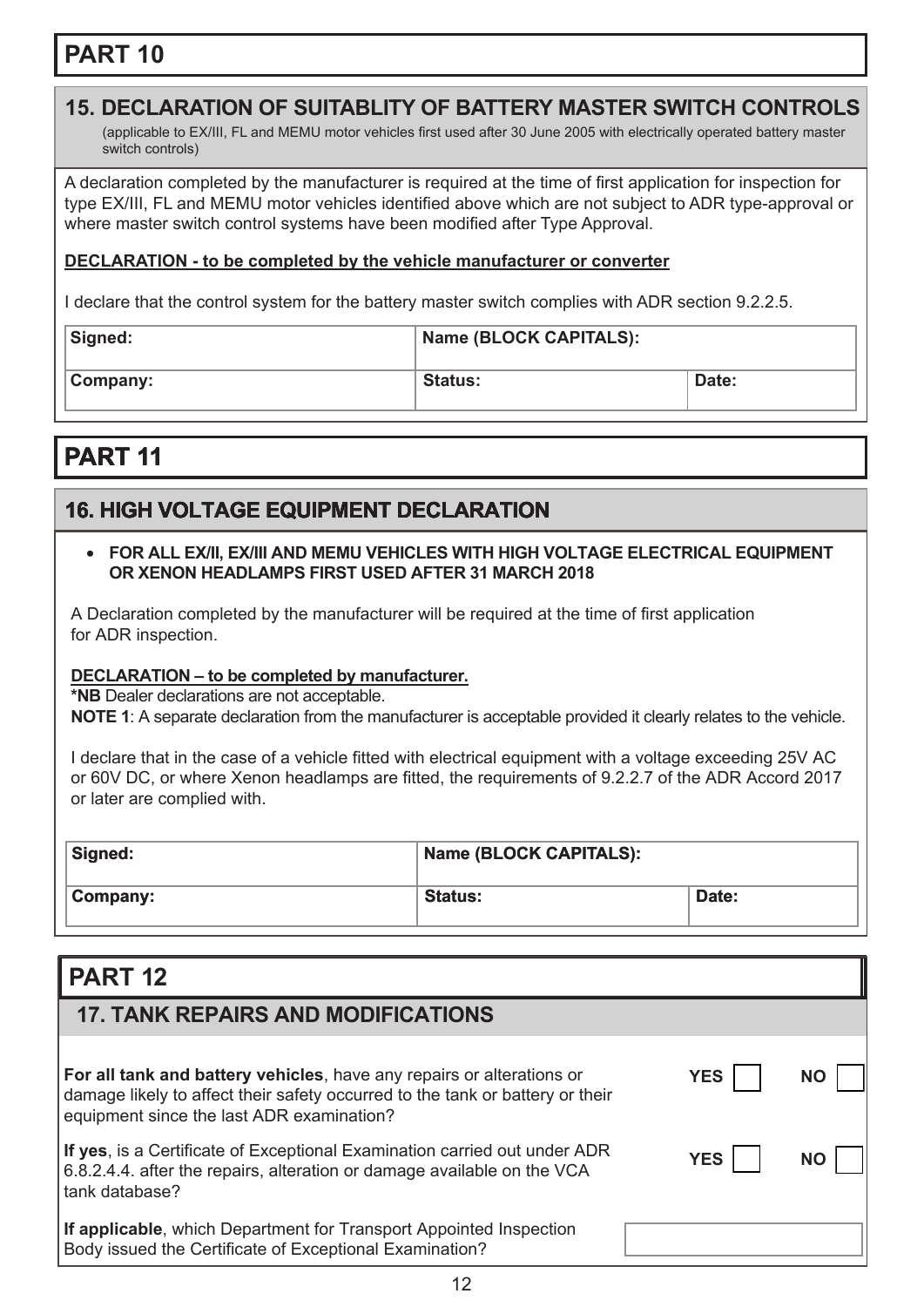# **NOTES**

### **GENERAL**

- **1.** Applications can be made upto 93 days and not less than 10 working days before inspection is required. Applications must be accompanied by valid Tank Test Certifcates etc (see part 4 and note 10), and any declarations that may be required.
- **2.** Separate applications should be made for each vehicle (ie motor vehicle, trailer or semi-trailer) for which an ADR certificate is required.
- **3.** If a vehicle is required to have a first test at the same time as the ADR inspection, the appropriate test application should be attached to this application.
- **4.** If a motor vehicle has not yet been registered this should be stated against "registration mark". If a trailer does not bear a chassis number or other permanent mark, application for one should be made to the Driver & Vehicle Standards Agency at Swansea. If a trailer already has a Ministry Identifcation number this should be given against "trailer ID No".
- **5**. If modifcations have been carried out to the vehicle since it was last plated by DVSA, details must be given and, if applicable a VTG10 (Notifable Alteration) form should be enclosed with this application. Further details regarding notifable alterations can be found at **www.gov.uk/government/publications/ [details-of-notifable-alterations-or-application-for-a-change-of-plated-details-of-a-goods-motor-vehicle](www.gov.uk/government/publications/details-of-notifiable-alterations-or-application-for-a-change-of-plated-details-of-a-goods-motor-vehicle)**
- **6.** If you are not able to keep an appointment for a test, let the test station know as soon as possible fees may be forfeited for late cancellation or failure to attend.
- **7.** Further details regarding the carriage of dangerous goods can be found at **www.gov.uk/specialisttests-for-lorries/the-adr-test**
- **8.** If this is not the frst application for this vehicle, a photocopy of both sides of the current or most recent ADR1C certifcate must be enclosed with the application. The current ADR1C certifcate must be presented at the time of test for validation. If the ADR1C has been lost this should be declared in writing and returned to DVSA if found.
- **9.** Drawbar and semi-trailers containing dangerous goods must be drawn by a towing vehicle also certifed to the relevant standard even if they do not themselves carry dangerous goods. The only exception to this is pre-2003 explosives carrying drawbar combinations where the towing vehicle does not need certifcation if the explosives are only carried on the trailer.

### **TANK AND MEMU VEHICLES**

- **10. a)** The tank initial approval certificates should be sent along with the application. A photocopy is acceptable; however, the original must be produced at time of test. If the original has any features which are not obvious on the copy and which lead to a change having to be made to the prepared approval certificate a retest fee may be payable before the release of the new certificate. PDF versions of tank documents are now accepted electronically from approved tank inspection bodies at: **adrbooking@dvsa.gov.uk**
	- **b)** In the case of a new tank, MEMU vehicle or battery vehicles only in exceptional cases an application may be made before the tank initial approval certifcate is issued. Before an approval certifcate can be produced the tank initial approval certifcate number must be advised to DVSA at part 4, section 9. The original tank initial approval certifcate must be produced at the time of test.